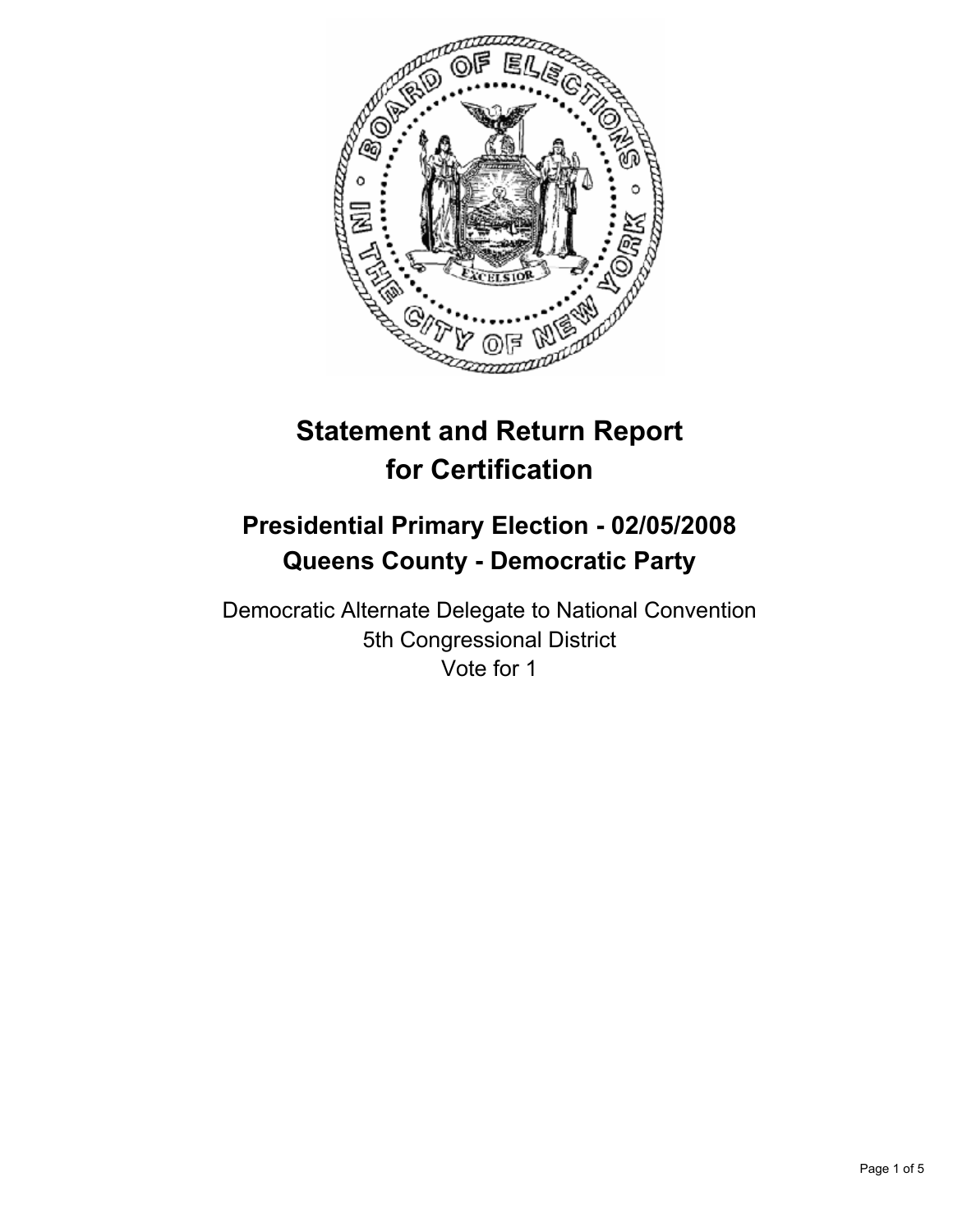

#### **5th Congressional District**

| <b>Assembly District 22</b>                     |       |
|-------------------------------------------------|-------|
| <b>EMERGENCY</b>                                | 16    |
| ABSENTEE/MILITARY                               | 154   |
| <b>FEDERAL</b>                                  | 26    |
| <b>AFFIDAVIT</b>                                | 105   |
| DAVID I WEPRIN (M) - PLEDGED TO SUPPORT CLINTON | 3,163 |
| JIA C KUANG (M) - PLEDGED TO SUPPORT OBAMA      | 937   |
| <b>Total Votes</b>                              | 4,100 |
| <b>Assembly District 24</b>                     |       |
| <b>EMERGENCY</b>                                | 33    |
| ABSENTEE/MILITARY                               | 193   |
| <b>FEDERAL</b>                                  | 31    |
| <b>AFFIDAVIT</b>                                | 105   |
| DAVID I WEPRIN (M) - PLEDGED TO SUPPORT CLINTON | 4,951 |
| JIA C KUANG (M) - PLEDGED TO SUPPORT OBAMA      | 1,318 |
| <b>Total Votes</b>                              | 6,269 |
| <b>Assembly District 25</b>                     |       |
| <b>EMERGENCY</b>                                | 54    |
| ABSENTEE/MILITARY                               | 46    |
| <b>FEDERAL</b>                                  | 9     |
| <b>AFFIDAVIT</b>                                | 45    |
| DAVID I WEPRIN (M) - PLEDGED TO SUPPORT CLINTON | 1,171 |
| JIA C KUANG (M) - PLEDGED TO SUPPORT OBAMA      | 383   |
| <b>Total Votes</b>                              | 1,554 |
| <b>Assembly District 26</b>                     |       |
| <b>EMERGENCY</b>                                | 65    |
| ABSENTEE/MILITARY                               | 435   |
| <b>FEDERAL</b>                                  | 40    |
| <b>AFFIDAVIT</b>                                | 151   |
| DAVID I WEPRIN (M) - PLEDGED TO SUPPORT CLINTON | 6,924 |
| JIA C KUANG (M) - PLEDGED TO SUPPORT OBAMA      | 1,765 |
| <b>Total Votes</b>                              | 8,689 |
| <b>Assembly District 27</b>                     |       |
| <b>EMERGENCY</b>                                | 33    |
| ABSENTEE/MILITARY                               | 4     |
| <b>FEDERAL</b>                                  | 1     |
| AFFIDAVIT                                       | 2     |
| DAVID I WEPRIN (M) - PLEDGED TO SUPPORT CLINTON | 64    |
| JIA C KUANG (M) - PLEDGED TO SUPPORT OBAMA      | 24    |
| <b>Total Votes</b>                              | 88    |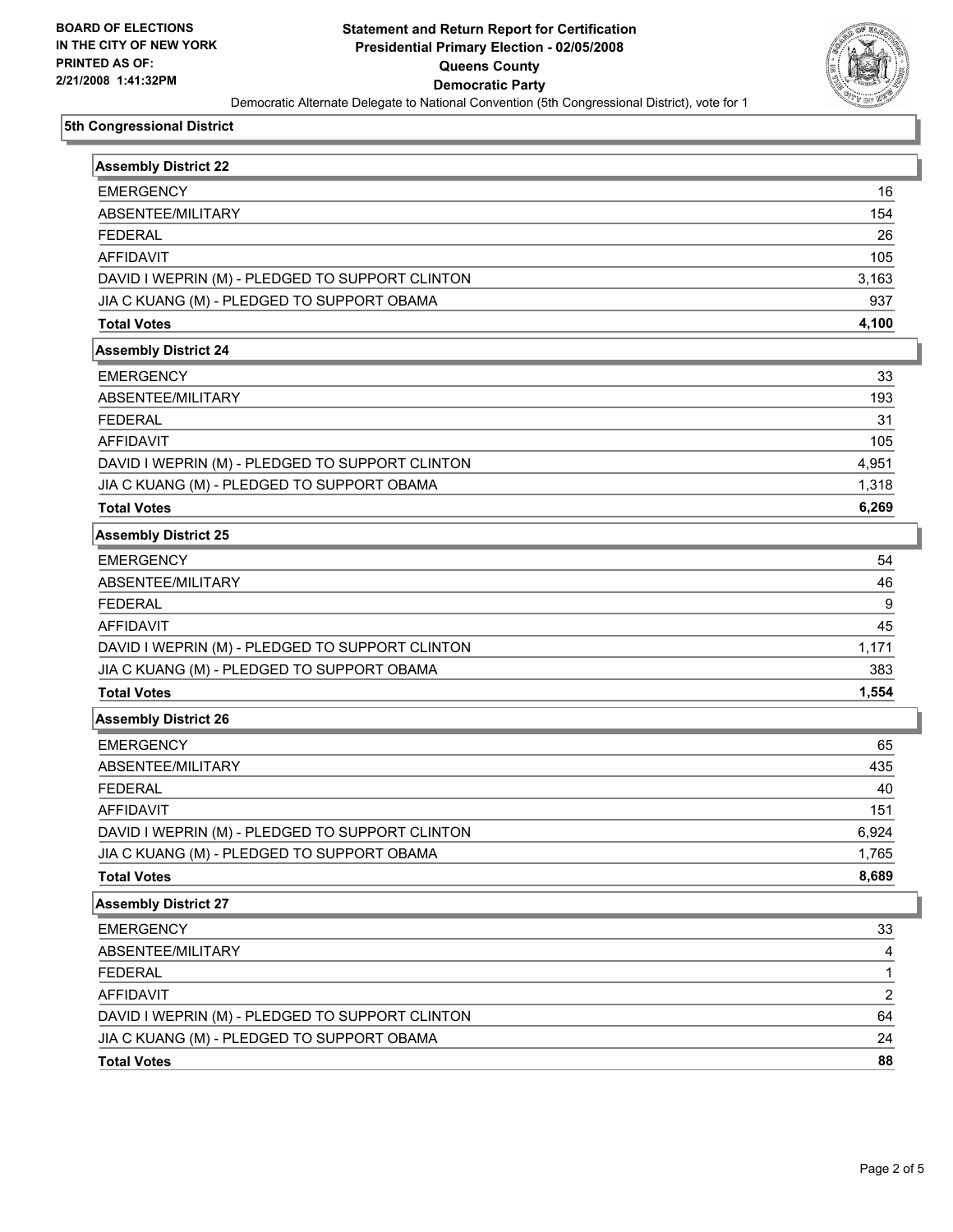

#### **5th Congressional District**

| <b>Assembly District 29</b>                     |                |
|-------------------------------------------------|----------------|
| <b>EMERGENCY</b>                                | 11             |
| ABSENTEE/MILITARY                               | 4              |
| <b>FEDERAL</b>                                  |                |
| <b>AFFIDAVIT</b>                                | 11             |
| DAVID I WEPRIN (M) - PLEDGED TO SUPPORT CLINTON | 93             |
| JIA C KUANG (M) - PLEDGED TO SUPPORT OBAMA      | 78             |
| <b>Total Votes</b>                              | 171            |
| <b>Assembly District 30</b>                     |                |
| <b>EMERGENCY</b>                                | 0              |
| ABSENTEE/MILITARY                               | $\overline{c}$ |
| <b>FEDERAL</b>                                  | 0              |
| <b>AFFIDAVIT</b>                                |                |
| DAVID I WEPRIN (M) - PLEDGED TO SUPPORT CLINTON | 60             |
| JIA C KUANG (M) - PLEDGED TO SUPPORT OBAMA      | 23             |
| <b>Total Votes</b>                              | 83             |
| <b>Assembly District 33</b>                     |                |
| <b>EMERGENCY</b>                                | 0              |
| ABSENTEE/MILITARY                               | 0              |
| <b>FEDERAL</b>                                  | 0              |
| AFFIDAVIT                                       | $\Omega$       |
| DAVID I WEPRIN (M) - PLEDGED TO SUPPORT CLINTON |                |
| JIA C KUANG (M) - PLEDGED TO SUPPORT OBAMA      |                |
| <b>Total Votes</b>                              | 2              |
| <b>Assembly District 34</b>                     |                |
| <b>EMERGENCY</b>                                | 4              |
| ABSENTEE/MILITARY                               | 6              |
| <b>FEDERAL</b>                                  | $\overline{2}$ |
| <b>AFFIDAVIT</b>                                | 25             |
| DAVID I WEPRIN (M) - PLEDGED TO SUPPORT CLINTON | 372            |
| JIA C KUANG (M) - PLEDGED TO SUPPORT OBAMA      | 67             |
| <b>Total Votes</b>                              | 439            |
| <b>Assembly District 35</b>                     |                |
| <b>EMERGENCY</b>                                | 5              |
| ABSENTEE/MILITARY                               | 79             |
| <b>FEDERAL</b>                                  | 12             |
| <b>AFFIDAVIT</b>                                | 94             |
| DAVID I WEPRIN (M) - PLEDGED TO SUPPORT CLINTON | 1,988          |
| JIA C KUANG (M) - PLEDGED TO SUPPORT OBAMA      | 1,174          |
| <b>Total Votes</b>                              | 3,162          |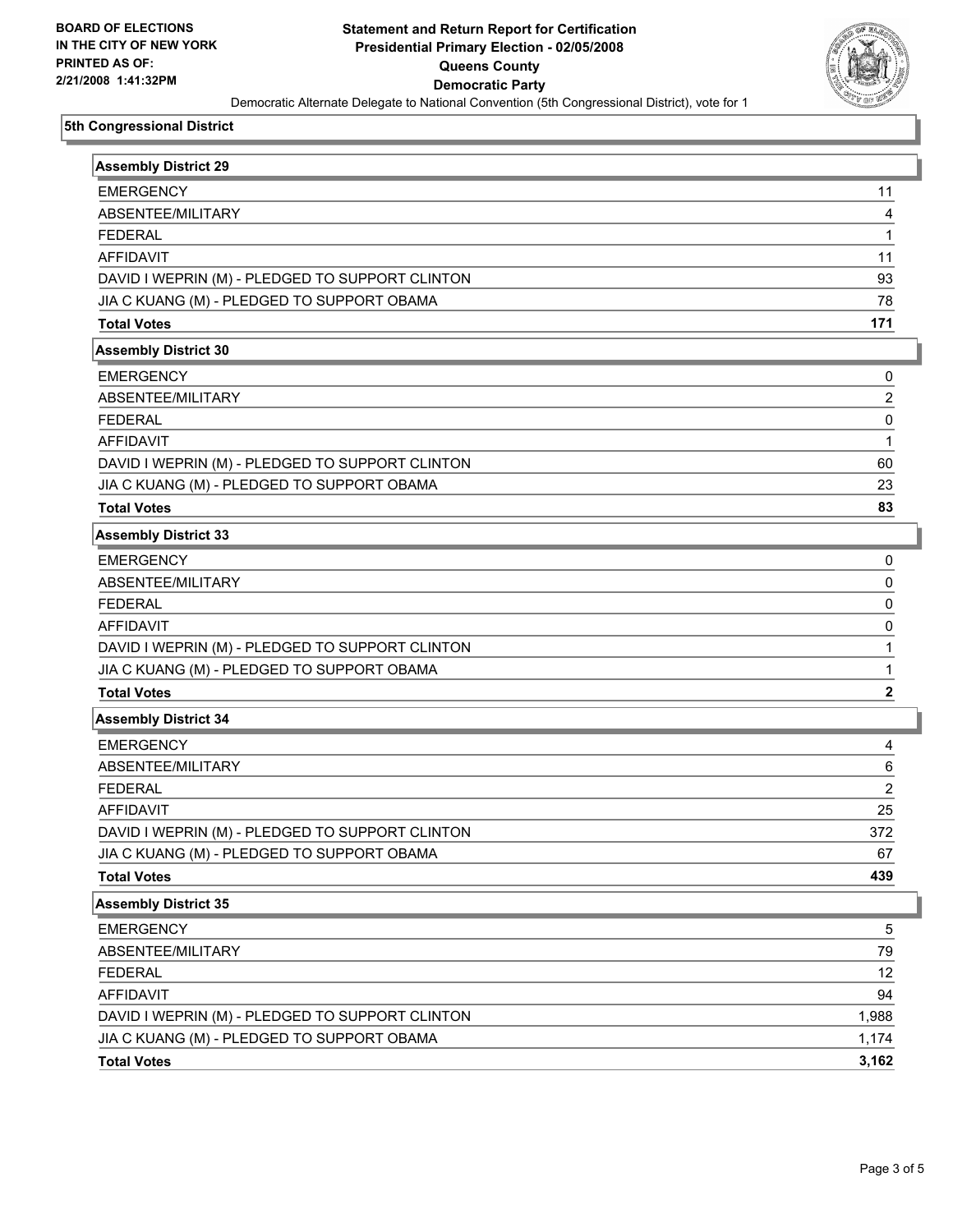

## **5th Congressional District**

| <b>Assembly District 39</b>                     |       |
|-------------------------------------------------|-------|
| <b>EMERGENCY</b>                                | 16    |
| ABSENTEE/MILITARY                               | 34    |
| <b>FEDERAL</b>                                  | 8     |
| <b>AFFIDAVIT</b>                                | 59    |
| DAVID I WEPRIN (M) - PLEDGED TO SUPPORT CLINTON | 1,466 |
| JIA C KUANG (M) - PLEDGED TO SUPPORT OBAMA      | 294   |
| <b>Total Votes</b>                              | 1,760 |